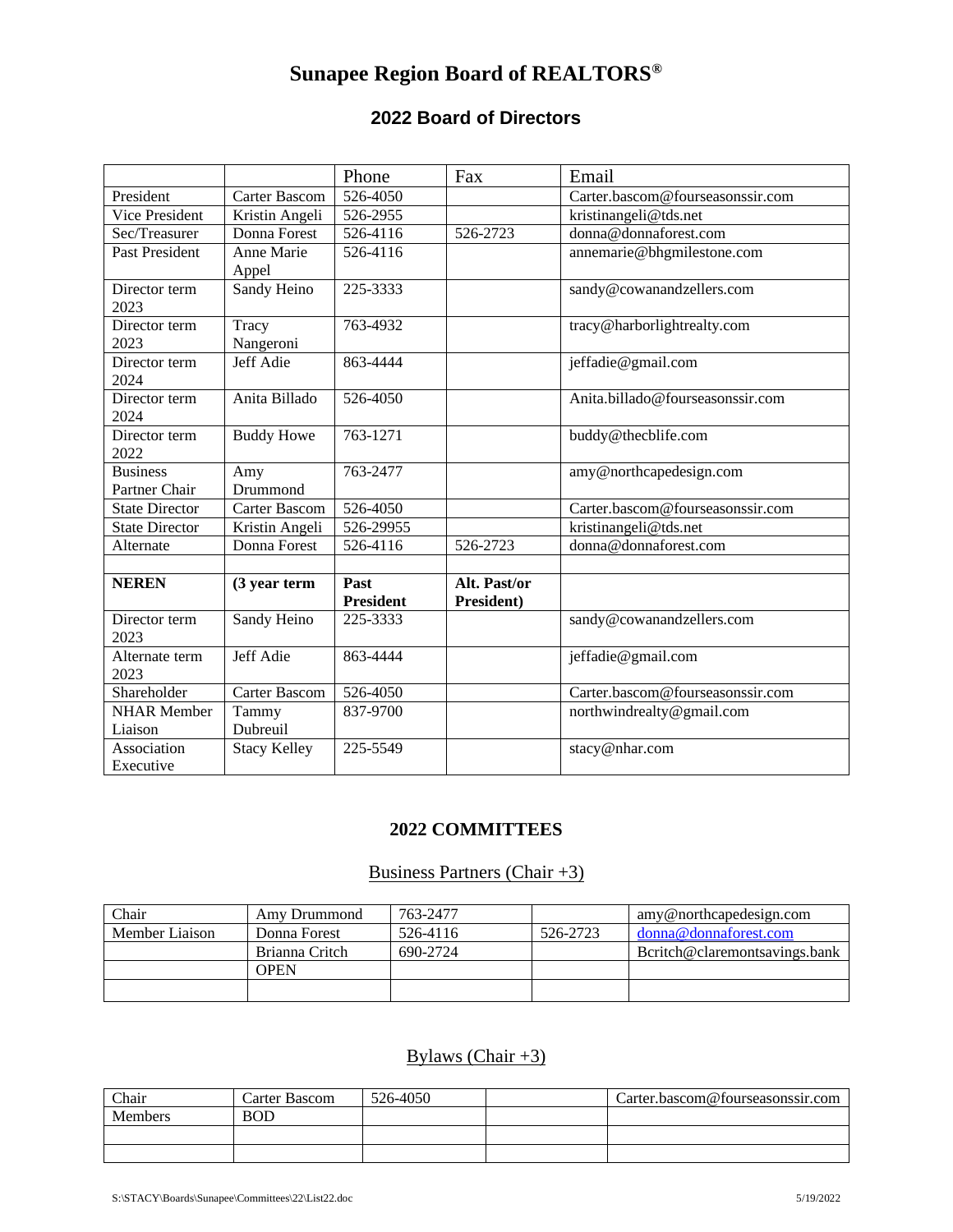#### Education (Chair + 3)

| Chair          | Caryn Wright   | 526-2955 | carynwright@tds.net   |
|----------------|----------------|----------|-----------------------|
| <b>Members</b> | Kristin Angeli | 526-2955 | kristinangeli@tds.net |
|                |                |          |                       |
|                | OPEN           |          |                       |
|                | OPEN           |          |                       |
|                |                |          |                       |

#### Finance (Chair  $+5$

| $Chair - Treasury$ | Donna Forest   | 526-4116 | 526-2723 | donna@donnaforest.com            |
|--------------------|----------------|----------|----------|----------------------------------|
| President          | Carter Bascom  | 526-4050 |          | Carter.bascom@fourseasonssir.com |
| Vice President     | Kristin Angeli | 526-2955 |          | kristinangeli@tds.net            |
| Past President     | Anne Marie     | 526-4116 |          | annemarie@bhgmilestone.com       |
|                    | Appel          |          |          |                                  |
| <b>Members</b>     | Jeff Adie      | 863-4444 |          | jeffadie@gmail.com               |
| Member             | Ben Cushing    | 252-0730 |          | bencushing@gmail.com             |

### Good Neighbor Committee (Chair + 4)

| Chair          | Anne Marie      | 454-7019     | annemarie@bhgmilestone.com       |
|----------------|-----------------|--------------|----------------------------------|
|                | Appel           |              |                                  |
| <b>Members</b> | Joanie McIntire | 731-1801     | $\text{imc}$ intire @ jhampe.com |
|                | Susie Moore     | 340-3717     | susie.moore@fourseasonssir.com   |
|                | Brianna Critch  | 690-2724     | Beritch@claremontsavingsbank.com |
|                | Anne Kerr       | 516-445-8057 | Anne.kerr@fourseasonssir.com     |
|                | Heidi Unger     | 475-2779     | heidi@harborlightrealty.com      |

### Grievance (Chair +5)

| Chair          | Doug Peel      | 526-4050 | Doug.peel@fourseasonssir.com |
|----------------|----------------|----------|------------------------------|
| <b>Members</b> | Laura Hallahan | 938-2366 | laura@tallpinesnh.com        |
|                | Rhonda Rood    | 456-6100 | househunter@tds.net          |
|                | Joan Wallen    | 526-4116 | joan@bhgmilestone.com        |
|                | Sandy Heino    | 225-3333 | sandy@cowanandzellers.com    |
|                | Tv Morris      | 237-2060 | $tv@$ the chlife.com         |

#### Honor Society (Chair +1)

| Chair | Kristin Angeli | 526-2955 | kristinangeli@tds.net |
|-------|----------------|----------|-----------------------|
|       | <b>OPEN</b>    |          |                       |
|       |                |          |                       |
|       |                |          |                       |
|       |                |          |                       |

### Membership/Orientation (Chair +1)

| Chair | Anita Billado  | 526-4050 | 526-9330 | Anita.billado@fourseasonssir.com |
|-------|----------------|----------|----------|----------------------------------|
| Open  | Kristin Angeli | 526-2955 |          | kristinangeli@tds.net            |
|       |                |          |          |                                  |
|       |                |          |          |                                  |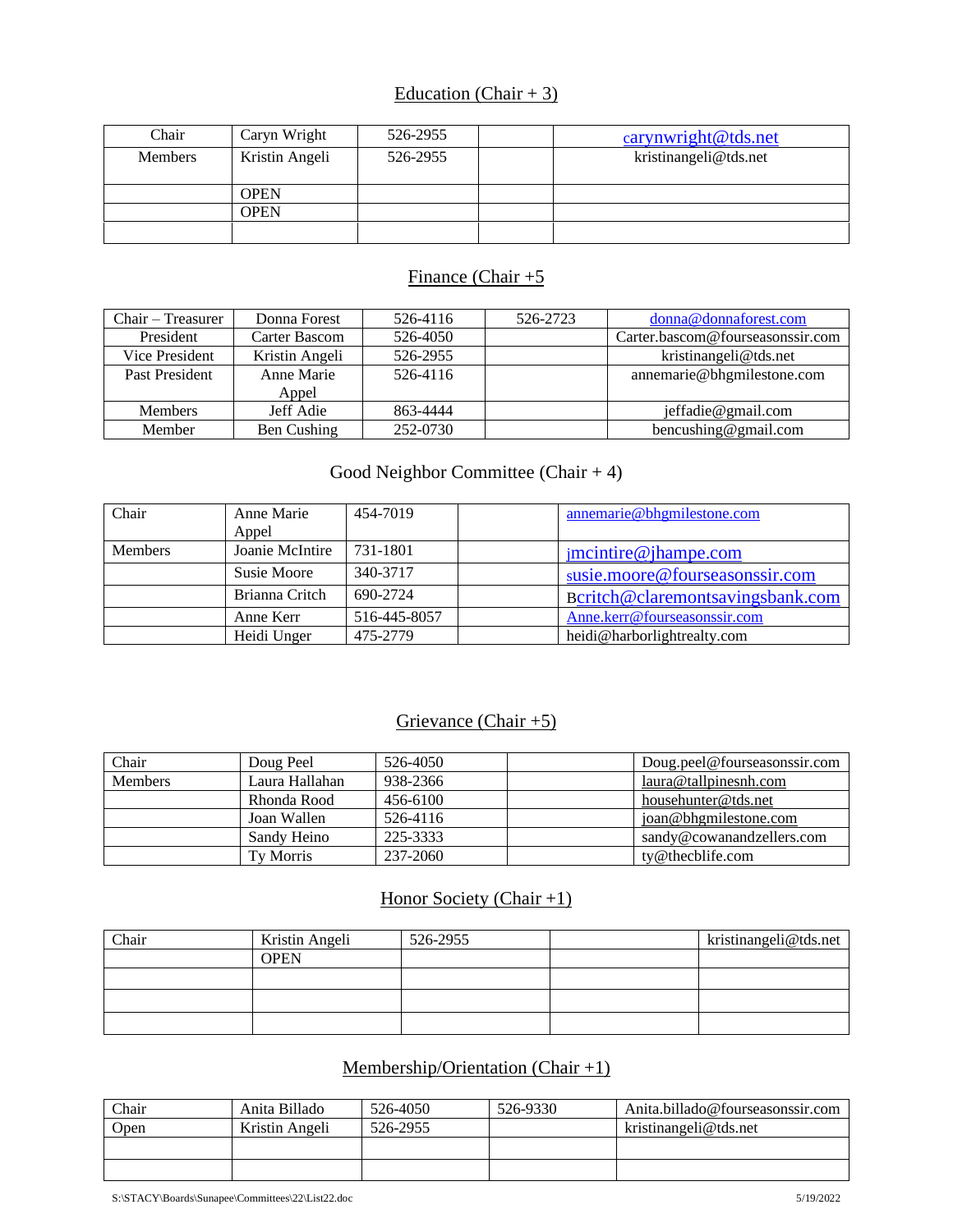### Neighbors Helping Neighbors (Chair  $+ 7$ )

| Chair   | Jessica Hooper        | 690-2745 |          | jhooper@claremontsavings.com        |
|---------|-----------------------|----------|----------|-------------------------------------|
| Members | Donna Forest          | 526-4116 | 526-2723 | donna@donnaforest.com               |
|         | Jim Giller            | 526-9306 |          | jim.giller@MascomaBank.com          |
|         | Tracy Nangeroni       | 763-4932 |          | tracy@harborlightrealty.com         |
|         | Christina             | 569-4663 |          | christina@sunapeeregionproperty.com |
|         | O'Halloran            |          |          |                                     |
|         | Laura Lorio           | 303-7771 |          | laura@cblifestylesre.com            |
|         | <b>Emily Campbell</b> | 491-4024 |          | emily@bhgmilestone.com              |
|         | Brianna Critch        | 690-2724 |          | Bcritch@claremontsavings.bank       |
|         | Anne Marie            | 454-7019 |          | annemarie@bhgmilestone.com          |
|         | Appel                 |          |          |                                     |

### Nominating (Chair  $+3$

| Chair | Kristin Angeli | 526-2955 | kristinangeli@tds.net |
|-------|----------------|----------|-----------------------|
|       |                |          |                       |
|       |                |          |                       |
|       |                |          |                       |
|       |                |          |                       |

#### Professional Standards (Chair +8)

| Chair          | Jeff Adie       | 864-4444 | jeff@gmail.com                 |
|----------------|-----------------|----------|--------------------------------|
| <b>Members</b> |                 |          |                                |
|                | Tracy Nangeroni | 763-4932 | tracy@harborlightrealty.com    |
|                | Josh Lizotte    | 526-8600 | josh@sunapeeregionproperty.com |
|                | Ben Cushing     | 252-0730 | bencushing@gmail.com           |
|                | Jessica Dolan   | 359-9177 | jessica@dolanre.com            |
|                | Kristin Angeli  | 526-2955 | kristinangeli@yahoo.com        |
|                | <b>OPEN</b>     |          |                                |
|                | <b>OPEN</b>     |          |                                |
|                | <b>OPEN</b>     |          |                                |

## Programs (Chair +1)

| Chair   | Joanie Mcintire | 224-4422 | 228-3881 | $\text{imcintire}\& \text{ihampre.com}$ |
|---------|-----------------|----------|----------|-----------------------------------------|
| Members | OPEN            |          |          |                                         |
|         |                 |          |          |                                         |
|         |                 |          |          |                                         |
|         |                 |          |          |                                         |